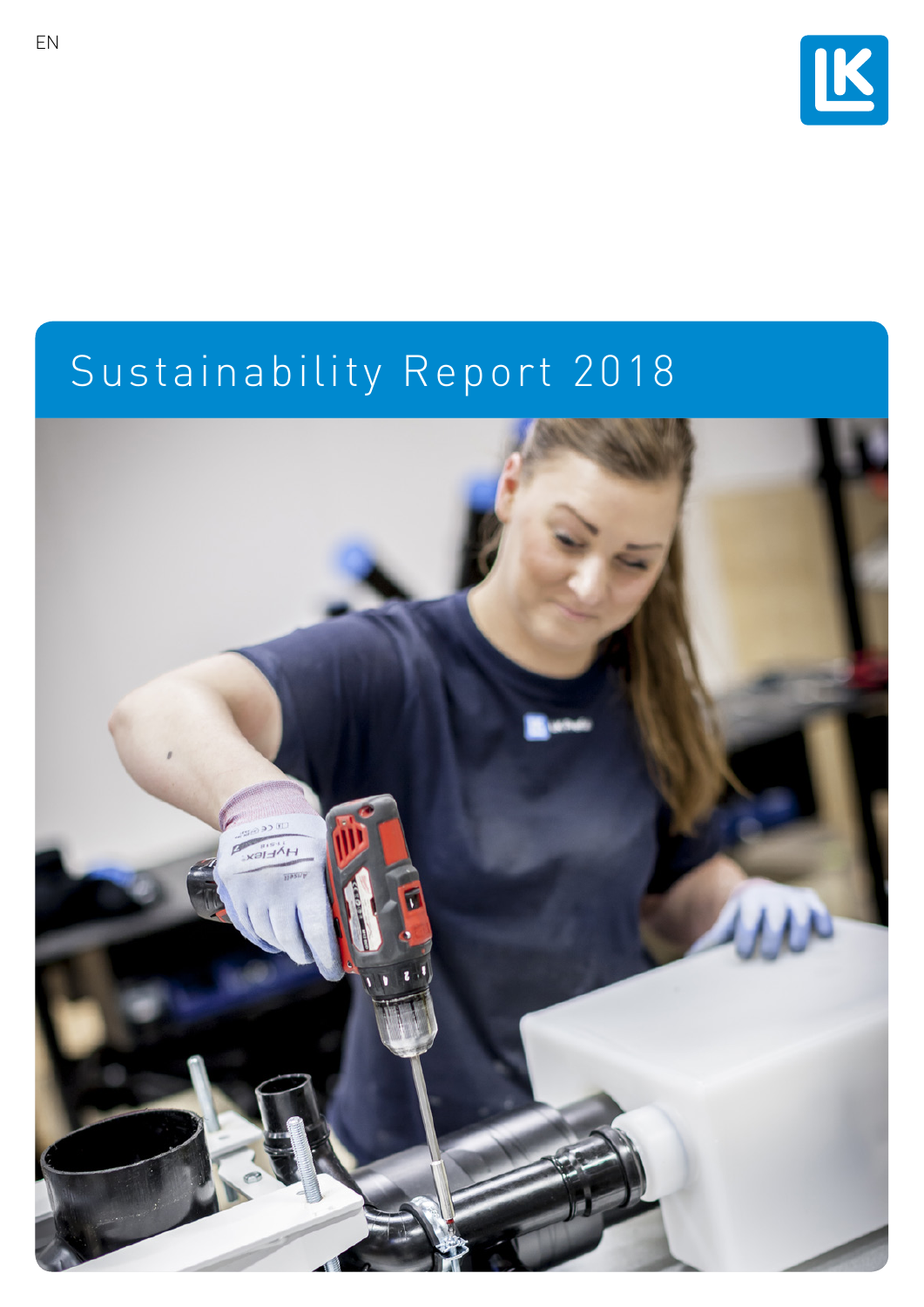# TABLE OF CONTENTS

| Business model 2000 to 2000 to 2000 to 2000 to 2000 to 2000 to 2000 to 2000 to 2000 to 2000 to 2000 to 2000 to |  |
|----------------------------------------------------------------------------------------------------------------|--|
|                                                                                                                |  |
|                                                                                                                |  |
|                                                                                                                |  |
| RESPECT FOR HUMAN RIGHTS AND COMBATING CORRUPTION                                                              |  |
| ENVIRONMENT POWER AND THE RESERVE OF THE RESERVE OF THE RESERVE OF THE RESERVE OF THE RESERVE OF THE RESERVE O |  |
|                                                                                                                |  |
|                                                                                                                |  |
|                                                                                                                |  |
|                                                                                                                |  |
|                                                                                                                |  |
|                                                                                                                |  |
|                                                                                                                |  |
| SOCIAL CONDITIONS AND PERSONNEL <b>CONNUMICAL CONDITIONS</b>                                                   |  |
|                                                                                                                |  |
|                                                                                                                |  |
|                                                                                                                |  |
|                                                                                                                |  |
|                                                                                                                |  |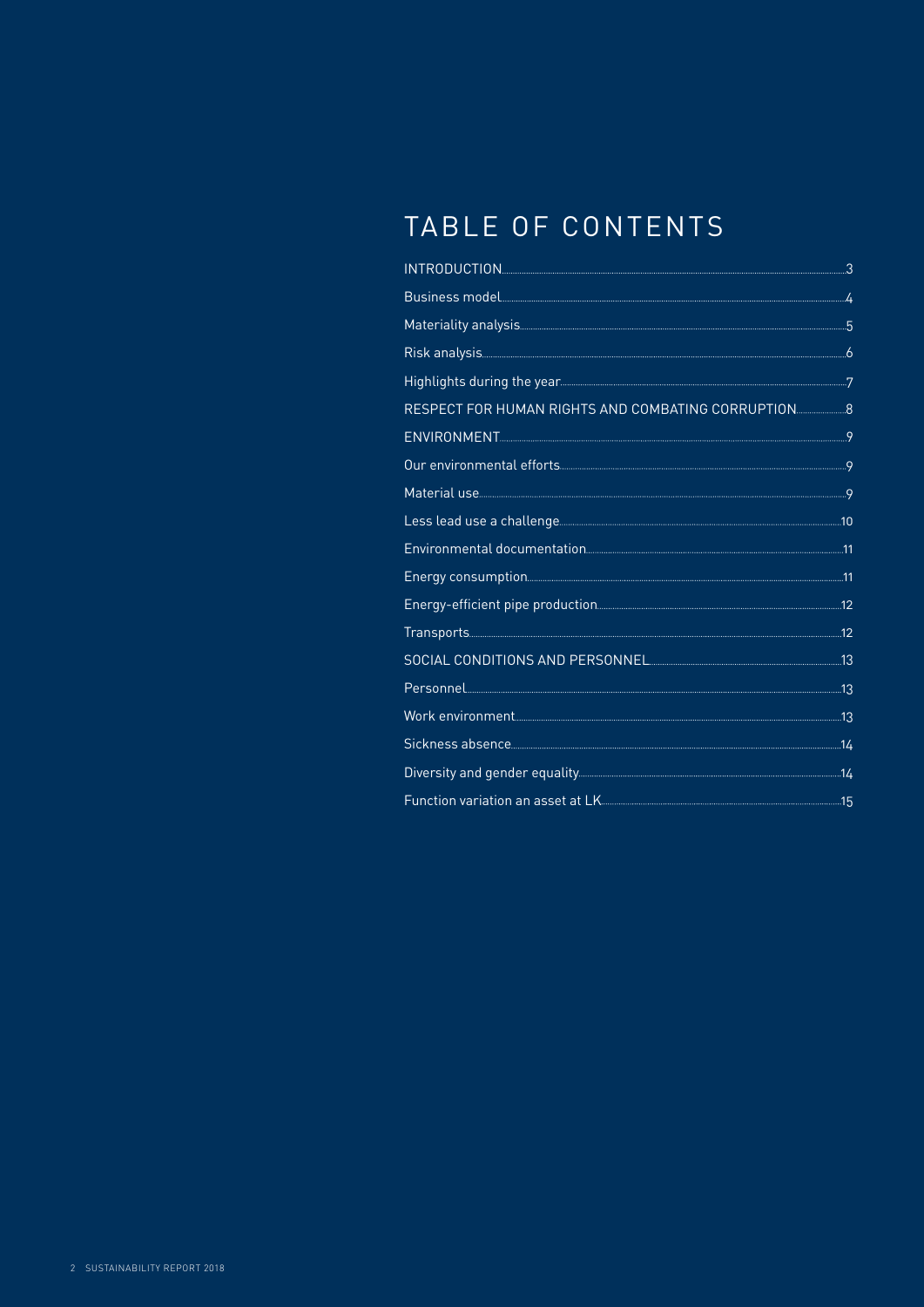# <span id="page-2-0"></span>INTRODUCTION

You are now reading LK's Sustainability Report. Here, we try to provide a comprehensive picture of our sustainability work, our goals and the way there. We hope that the report will increase knowledge about and inspire more sustainable initiatives, both internally and externally.

Since 2017, we have a common brand platform where all of the companies in the Group are gathered under a single brand: LK. With common strengths we are stronger in facing future challenges and opportunities. At the same time, we get a clearer picture of our impact from a sustainability perspective. Together, we can more effectively develop the business to achieve both intermediate goals and overall objectives.

To make the best of our sustainability work, our work environment has to provide conditions for personal development and be characterized by job satisfaction, trust, learning and that we listen to each other. We create commitment and motivation by employees being included in decisions and involved in the development of our processes. We want a permissive work culture where we are comfortable questioning things and suggesting alternative solutions. The Steering Committee at LK AB writes that, with our most important resource in the LK Group, our staff, we will continue to be successful for many years to come.

We continuously work to review our suppliers and the control of our own operations. The Sustainability Report helps us question matters and act. It sheds light on what we do well, as well as what can be improved. It strengthens our attitude to not rest on our laurels or run the the same rut. Every day, we work to achieve more sustainability for our customers, ourselves and our surroundings.

This report does not cover the activities conducted in LK Finans AB. Portfolio companies in LK Finans AB subject to the legal requirement prepare their own sustainability reports.



The world's leaders have committed to 17 global goals to achieve four fantastic things by 2030. Doing away with extreme poverty. Reducing inequalities in the world. Solving the climate crisis. Promoting peace and justice. In the next few years, LK will focus extensively on carbon offsetting transports of our goods, as well as reviewing how the products can be further improved from a sustainability perspective. Through the Global goals for sustainable development, this can be achieved. In every country. For everyone.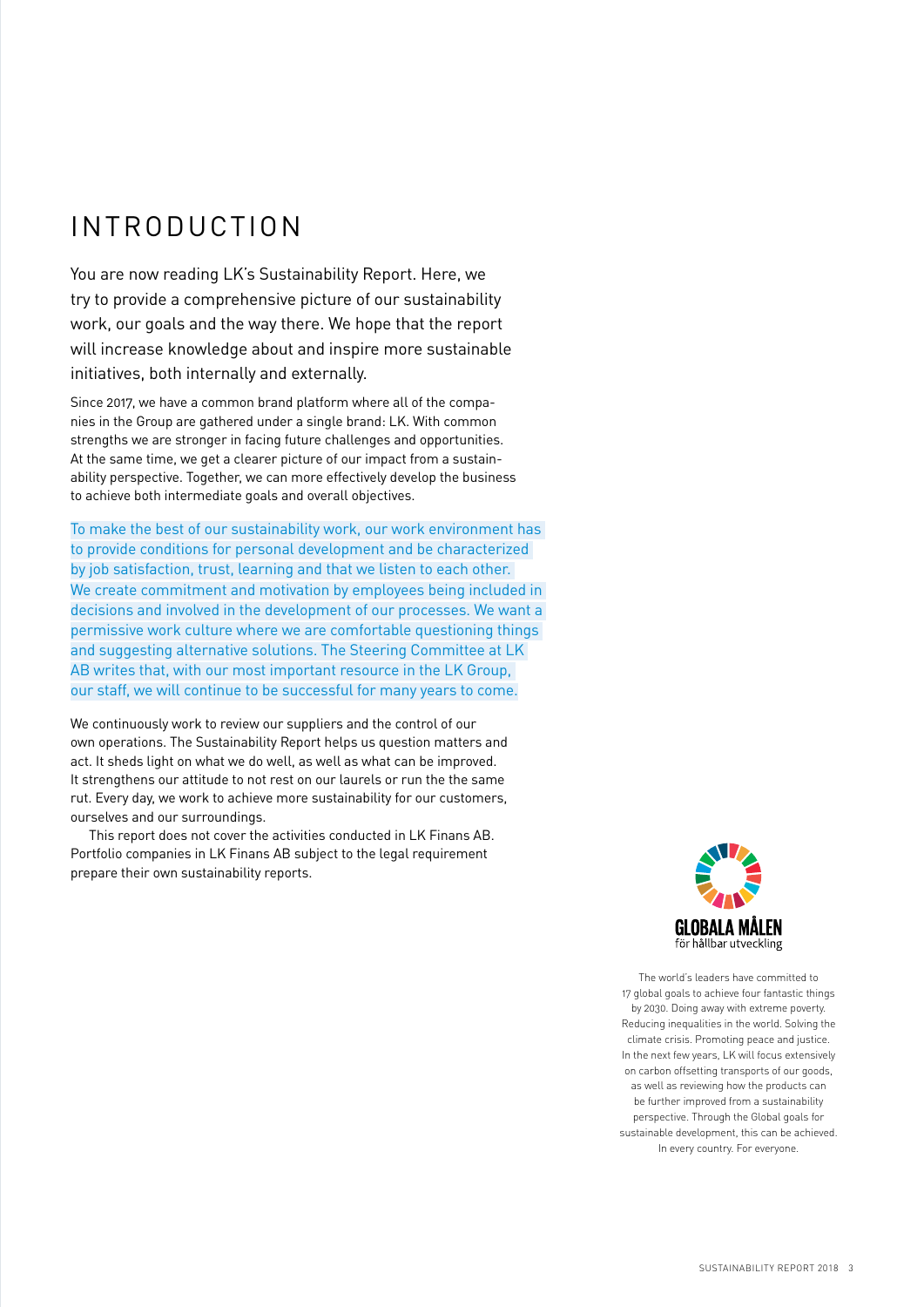## Business model

#### Our vision

We are the first choice for smarter, more sustainable solutions in an easier daily life.

<span id="page-3-0"></span>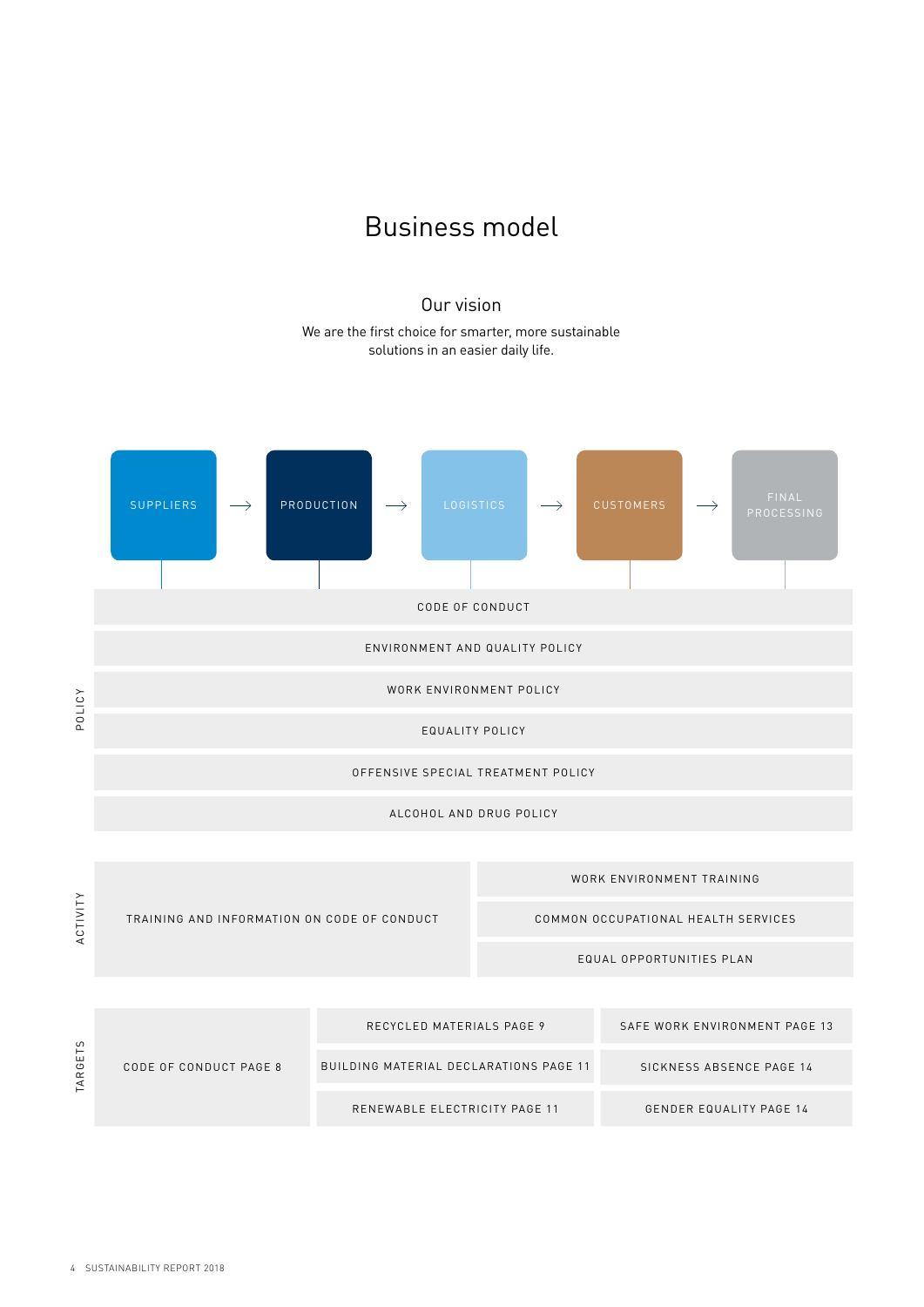# <span id="page-4-0"></span>Materiality analysis

Based on our value chain, we have identified strengths and weaknesses linked to our organization. We have looked at our surroundings, and asked our stakeholders and ourselves what is important to report on.

To find out what issues our stakeholders feel are important in our sustainability work, a survey was done. All of the questions were withing the scope of the Annual Accounts Act's five thematic areas: environment, personnel, human rights, anti-corruption and social conditions. The survey was done as a phone interview. The stakeholders are our customers, employees, owners, suppliers and union representatives.

There is no clear-cut response from the stakeholders to connect back to. Rather, it can be summarized that commitment to sustainability issues is important to be an attractive employer and supplier. From the 2018 employee survey, all overall indexes increased compared with 2017. Examples of overall indexes are measurements of team effectiveness and leadership. The activities conducted in the past year with a focus on job satisfaction and commitment had good results. We are now taking the next step to further improve, and we will develop a new concept for leadership development in 2019 among other efforts. In 2019, we will also conduct a new customer survey at LK Systems.

#### Our impact

We also conducted our own analysis of what sustainability issues we as a company have the most influence over. In the matrix below, we weighed together the responses from our stakeholders and our own conclusions. Our focus is on the content in the upper right box, without forgetting the other issues.

#### Planned measures

In the next three-year period, we will develop our work in the areas where we lack data, procedures and processes today. For example, in 2019, we will prepare an equal opportunties plan and map our critical competencies. With this, we can prepare a strategic training plan to be able to become even more competitive. From an environmental perspective, we will begin launching lead-free brass alternatives and carbon-offset part of our transports in the organization beginning in 2019.

FULFILL

- Products–materials with least possible environmental impact.
- Business ethics–legal business and transparency.
- Local community work

### STAKEHOLDER<br>PERSPECTIVE STAKEHOLDER PERSPECTIVE

Important

Very important

**Jery** important

#### FOCUS

- Code of conduct–LK and suppliers.
- Material use impact, effects and consequences
- Energy consumption as a result of our operations.
- Transports as a result of our operations.
- Product safety use and quality.
- Occupational health and safety work environment.

#### BEING MONITORED

- Procedures and templates for employee talks
- Annual employee survey with action plans.
- Managers at LK–support for managers so that we handle staff correctly.
- Business system.

ADMINISTER

High SIGNIFICANCE TO LK Very high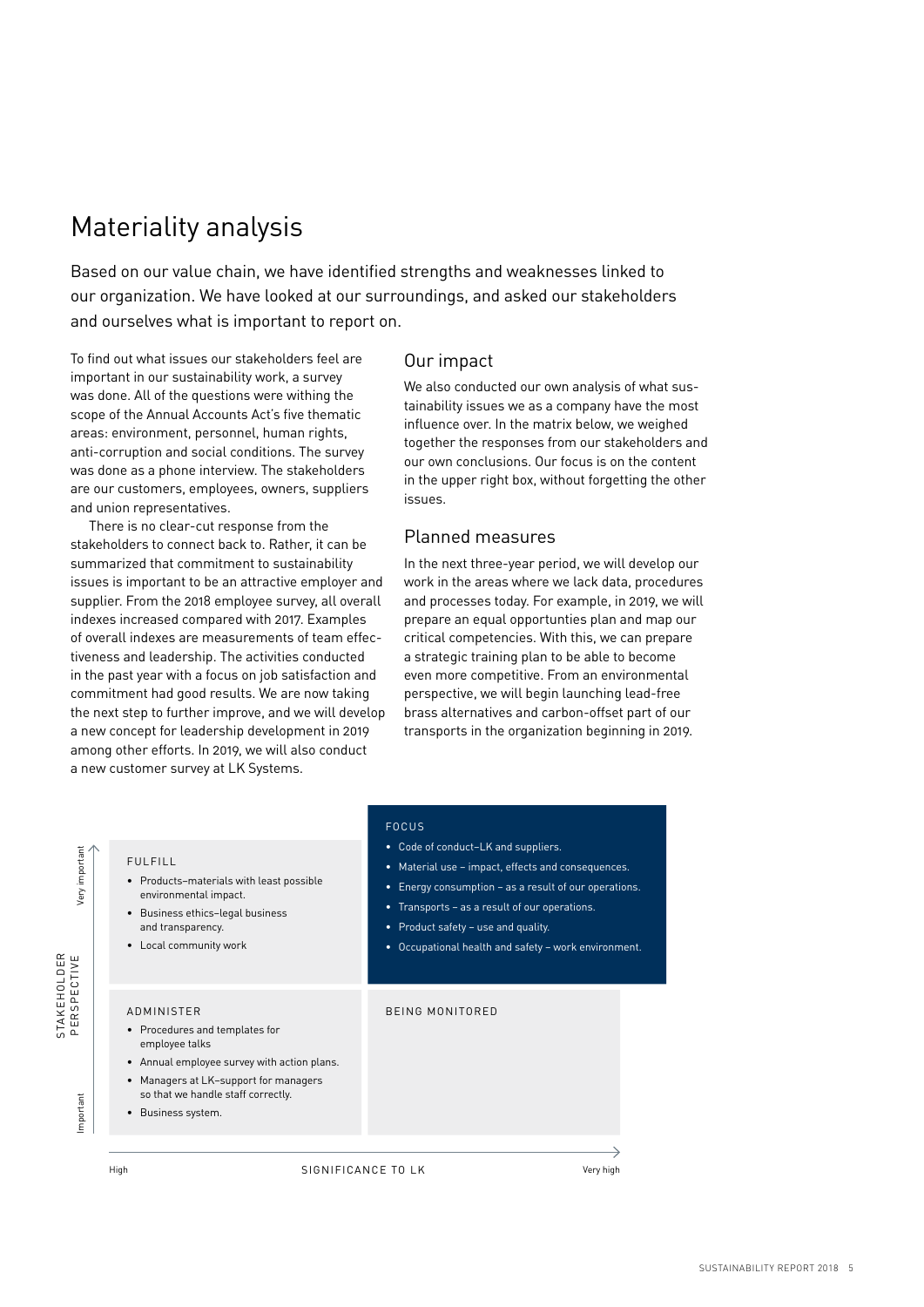# <span id="page-5-0"></span>Risk analysis

| THEMATIC<br><b>AREAS</b> | <b>IDENTIFIED</b><br><b>RISK AREA</b>      | <b>DESCRIPTION OF</b><br>POTENTIAL RISK                                                                                                                                                                  | <b>HOW WE HANDLE</b><br><b>IDENTIFIED RISKS</b>                                                                                                                                                                                                                                                                                                                                            |
|--------------------------|--------------------------------------------|----------------------------------------------------------------------------------------------------------------------------------------------------------------------------------------------------------|--------------------------------------------------------------------------------------------------------------------------------------------------------------------------------------------------------------------------------------------------------------------------------------------------------------------------------------------------------------------------------------------|
| ENVIRONMENT              | Energy use in the<br>organization          | Our production unit in Ulricehamn uses the<br>greatest amount of energy.                                                                                                                                 | • Through joint electricity agreements for all<br>of our units, we get better control of the electricity<br>we buy.<br>• We aim to reduce our electricity purchases<br>from fossil sources every year.<br>• Our company LK Pex AB recycles heat from<br>production and provides the surplus to<br>Ulricehamn Energi AB.                                                                    |
|                          | Transport                                  | Our materials require transports and starting<br>out at the central warehouse in Ulricehamn,<br>all transports are intended to be carbon-offset<br>from there.                                           | • By planting trees, the effect of carbon dioxide<br>emissions can be countered.                                                                                                                                                                                                                                                                                                           |
|                          | Lifecycle perspective                      | Our products' environmental impact throughout<br>their entire lifecycle from material extraction<br>to final handling.                                                                                   | • We always consider using recycled materials in<br>our products to the extent possible. At delivery<br>visits, we go through relevant environmental<br>aspects for our products from a lifecycle<br>perspective.                                                                                                                                                                          |
| <b>STAFF</b>             | Sickness absence and<br>illness on the job | A risk of higher sickness absence in the<br>organization because we grew quickly, the<br>current strong economy and a high work load.                                                                    | • We continuously follow up all sickness absence.<br>• Regular employee survey with action plans.<br>Regular employee talks with action plans.<br>• Common occupational health services.<br>• Regular health check-ups.<br>• Occupational health and safety training for<br>managers and safety delegates.                                                                                 |
|                          | Occupational<br>accidents                  | A risk of accidents on the job, mainly in<br>warehouse work, machine work and production.                                                                                                                | • A Group-wide system for reporting and follow-up<br>of accidents and incidents has been implemented.<br>• In the employee survey, we ask questions about<br>the physical, organizational and social working<br>environment.                                                                                                                                                               |
|                          | Anti-Corruption                            | Risks in connection with customer and<br>supplier contacts.                                                                                                                                              | • We continuously train employees about our<br>Code of Conduct.<br>• Suppliers that do not have their own Code of<br>Conduct that corresponds to LK's must sign<br>our Code of Conduct.                                                                                                                                                                                                    |
| <b>HUMAN RIGHTS</b>      | Diversity and<br>discrimination            | The heating, ventilation and sanitation industry<br>is traditionally male dominated. Today, we have<br>an uneven gender balance and this can entail a<br>risk of discrimination of our female employees. | • We point out that we welcome female applicants<br>in new recruitment.<br>• If in recruitment two candidates are equal,<br>the female candidate shall always be prioritized<br>if there is one.<br>• We measure and follow up discrimination in<br>our employee survey. 96% of our employees<br>have in the past 12 months been free from<br>offensive special treatment (benchmark 87%). |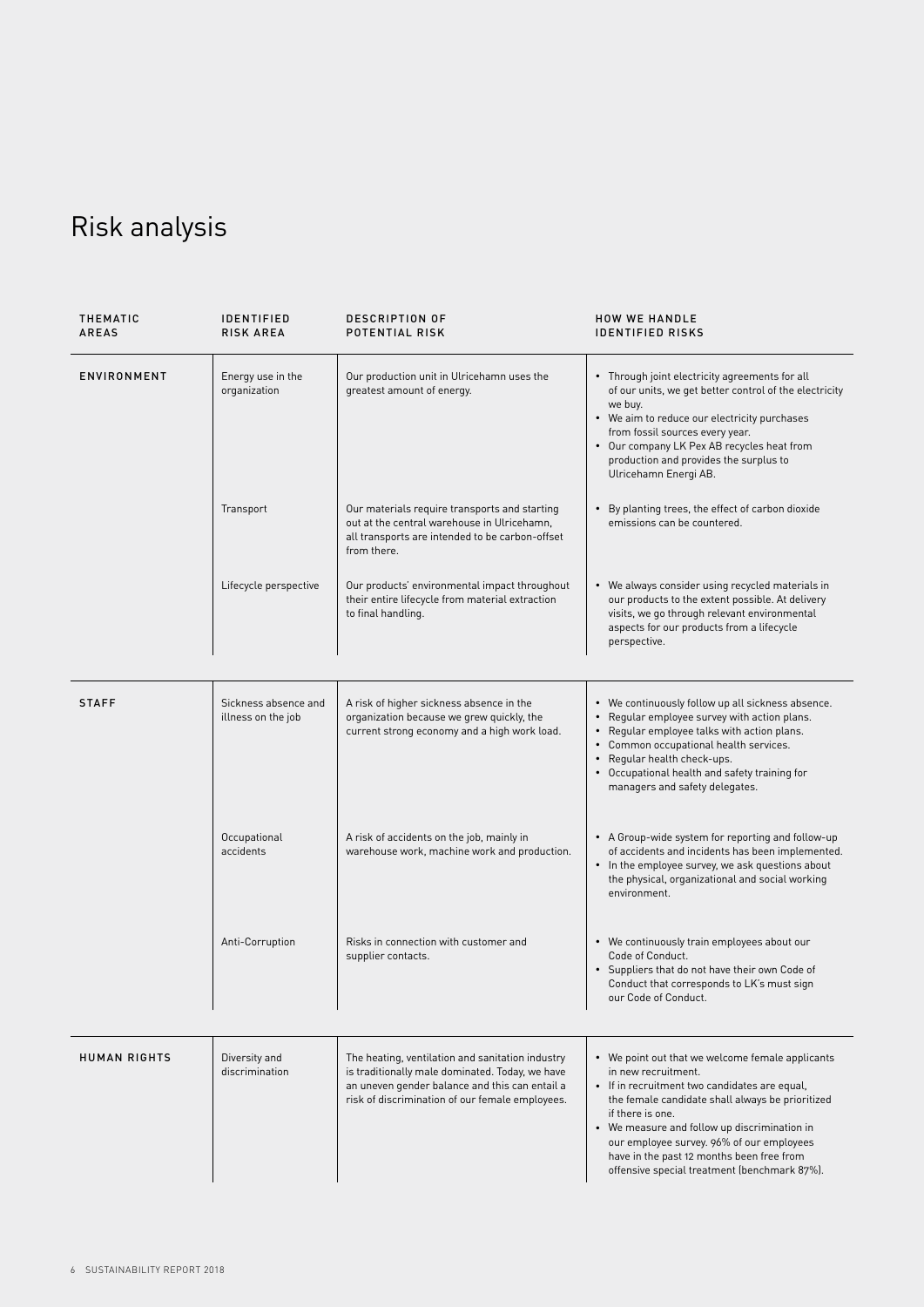# <span id="page-6-0"></span>Highlights during the year

WE PLANT

3447

TREES TO CARBON-OFFSET TRANSPORTS FROM OUR LOGISTICS CENTER.

0.8%

REDUCED SICKNESS ABSENCE.

# 474

EMPLOYEES. INCREASED BY

48

NEW EMPLOYEES DURING THE YEAR.

STRATEGIC DEVELOPMENT TOWARDS

> LEAD-FREE

> > BRASS.

82%

OF THE EMPLOYEES FEEL THAT LK PRIORITIZES SAFETY.

> MEASUREMENT READINGS FROM THE EMPLOYEE SURVEY ARE INCREASING COMPARED WITH THE PREVIOUS YEAR.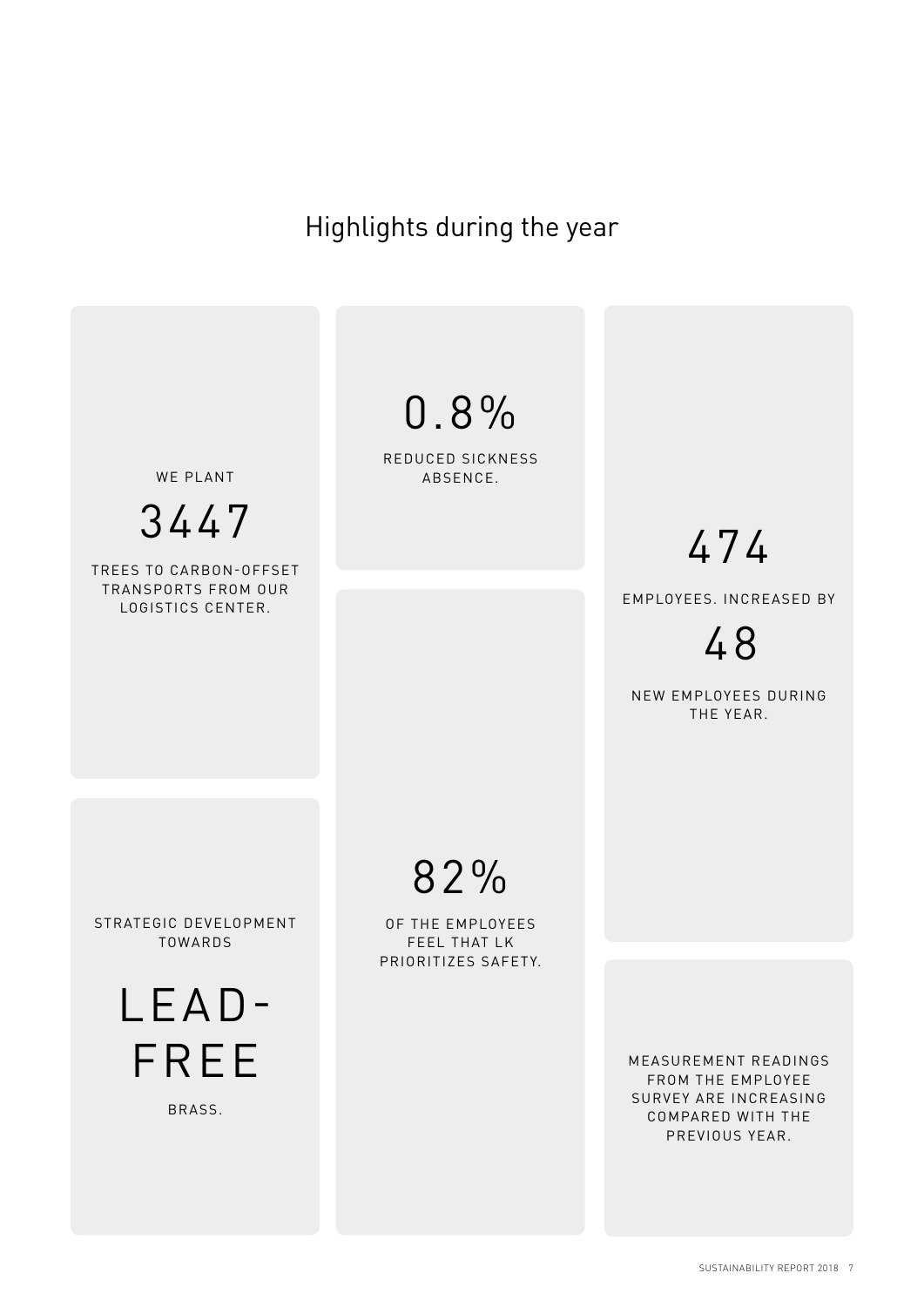# <span id="page-7-0"></span>RESPECT FOR HUMAN RIGHTS AND COMBATING CORRUPTION

LK does not tolerate corruption, bribes and other actions that limit or distort competition. All business activities are to be conducted in accordance with current laws and ordinances in the respective country. To ensure control over our value chain, we promote long-term cooperation with both customers and suppliers.

#### Code of Conduct

Our Code of Conduct permeates our entire business. It clarifies the requirements and expectations we have of our suppliers, such as them respecting fundamental human rights and treating their employees fairly and with respect. All suppliers must sign the Code of Conduct or present their own version that corresponds to ours. Follow up of sustainable development at our suppliers is something we always have on our agenda when we visit them.

# "ALL SUPPLIERS MUST SIGN THE CODE OF CONDUCT OR PRESENT THEIR OWN VERSION THAT CORRESPONDS TO OURS."

In 2018, we reformulated our Code of Conduct to clarify that the contents also cover our own operations. Thereafter, all managers will be trained in the Code of Conduct at the same time that the employees are informed of the importance of us and our suppliers always living up to its principles and requirements.

### TARGET

100% OF OUR SUPPLIERS SHALL SIGN OUR CODE OF CONDUCT OR PRESENT THEIR OWN VERSION THAT CORRESPONDS TO OURS. THIS TARGET SHALL BE ACHIEVED BY 2021.

STATUS

IN 2017, 60% OF OUR SUPPLIERS HAD SIGNED OUR CODE OF CONDUCT OR PRESENT THEIR OWN VERSION THAT CORRESPONDS TO OURS. IN 2018, THIS FIGURE WAS 77%.

IN 2019, ALL MANAGERS WILL BE TRAINED INT EH CODE OF CONDUCT AND EMPLOYEES INFORMED OF ITS CONTENTS.

ACTION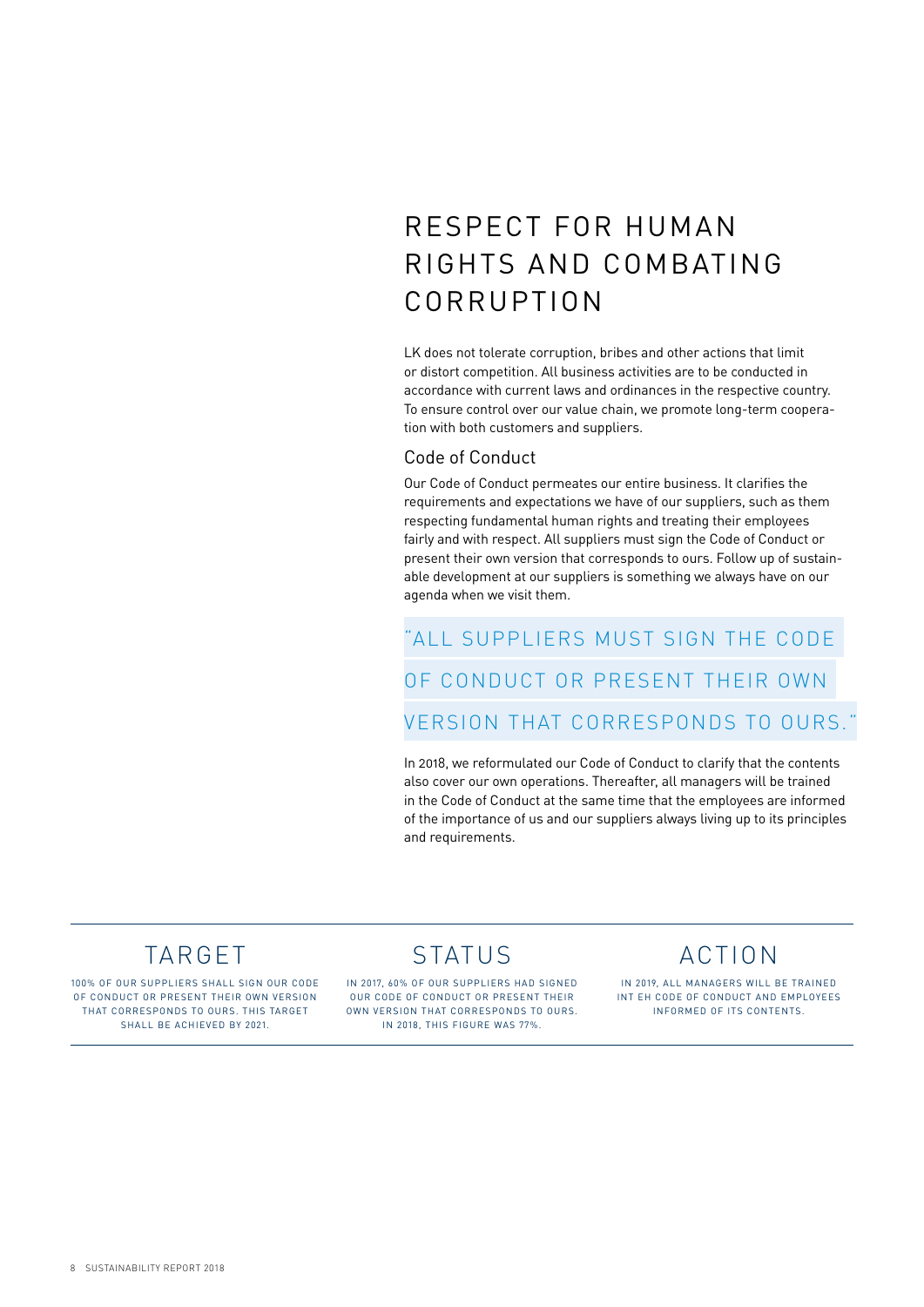# <span id="page-8-0"></span>ENVIRONMENT

# Our environmental efforts

At LK, we always assume that there is a better way to do things. This attitude also permeates our environmental efforts where we constantly try to reduce our environmental impact and develop more sustainable ways forward.

As a leading player in the heating, ventilation and sanitation industry and the marine industry, we feel a responsibility to serve as a good example. We see laws and environmental regulations as minimum requirements and always strive to be one step ahead to hasten the development towards a sustainable future.

To ensure high quality and environmentally friendly production, we are ISO certified\*. We also set requirements on our suppliers and their environ through a Code of Conduct. Among other things, it says that the supplier must have knowledge of and control over its environmental impact and actively work to reduce negative environmental impact.

To constantly develop more environmentally sound products, solutions and systems, it is not enough to have rules and expressed environmental targets, however. It also requires a long-term commitment, attitude changes and practical tools in the daily activities. We therefore devote time and resources to establishing support for the environmental efforts in the entire organization. At LK, improvement work is under way every day – it is our contribution to future generations.

### Material use

Material use in our products accounts for a significant part of LK's environmental impact. Our knowledge of the material alternatives that can be used has grown, giving us the possibility to affect and set higher requirements on our suppliers.

We see the significance of being involved in various trade organizations, such as VVS-Fabrikanternas Råd, Säker Vatten and Svensk Armaturindustri. This helps us in the work to stay abreast of the development in the industry.

#### Recycled materials in our products

We always strive to use recycled materials in our products to the extent possible. This is a question that we prioritize and follow up with our suppliers. All of the products with recycled materials are marked in the assortment with the symbol "Made from Recycled Material".

Targets, status and action apply to LK Systems AB.

# TARGET

IN ALL PRODUCT DEVELOPMENT, BOTH PRODUCT CARE AND NEW DEVELOPMENT, RECYCLED MATERIALS SHALL BE CONSIDERED.

STATUS

FOR 2017, WE ENDED UP AT 19% OF OUR PRODUCTS CONTAINING RECYCLED MATERIALS. FOR 2018, THERE WAS NO INCREASE. WE ENDED UP AT 19% AGAIN.

#### \*ISO CERTIFICATION

LK SYSTEMS AB–ISO 14001/ISO 9001 LK PREFAB AB–ISO 14001/ISO 9001 LK ARMATUR AB–ISO 14001/ISO 9001 LK VALVES AB–ISO 9001 LK PEX AB–Works according to ISO 14001/ISO 9001



### ACTION

FOLLOW UP MATERIAL SELECTION WITH SUPPLIERS.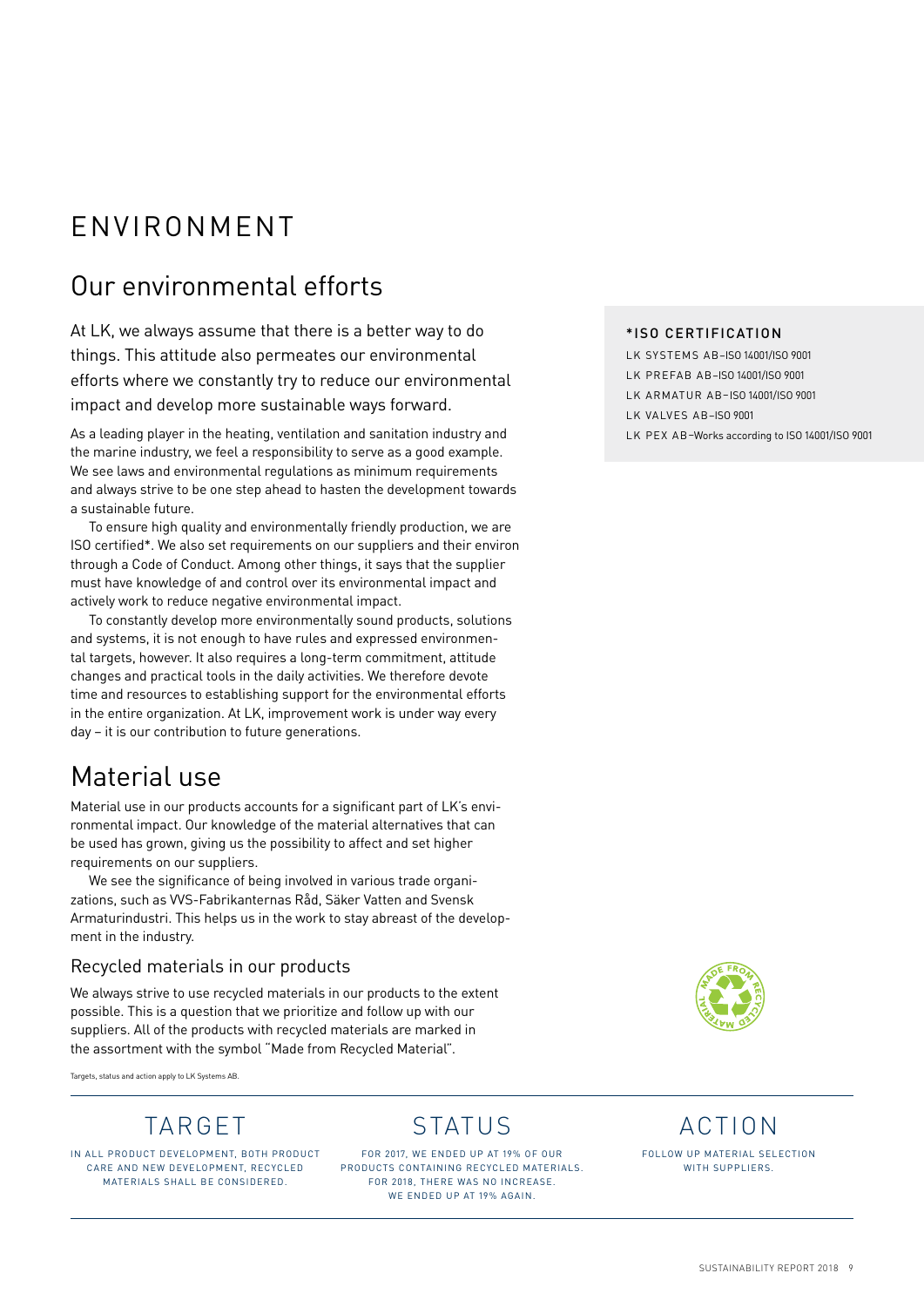### <span id="page-9-0"></span>Less lead use a challenge

We always strive to use materials with as little an environmental impact as possible. Dialog on the stringent lead criteria is still being conducted with our brass suppliers at the same time that we are trying to promote the development of more environmentally friendly materials.

Today, many of our products, such as connectors and valves, are made of brass. Brass has many good properties, but also contains a small amount of lead to improve scalability in production. Lead is classified as a hazardous substance, is listed on the candidate list (REACH) and in the long term should be phased out of society.

All of our brass products for drinking water systems meet the legal requirements under both the building rules of the Swedish National Board of Housing, Building and Planning and current NKB

rules (Nordiska kommittén för byggbestämmelser). However, the products have a worse assessment in various assessment systems for building materials, such as Byggvarubedömningen and Sunda Hus, since the lead content exceeds their limit of 0.1 percent.

We have an ongoing dialog with our brass suppliers on the lead criteria. As the leading producer, we also cooperate on energy and sustainability issues with the trade organizations Svensk Armaturindustri and VVS-Fabrikanternas Råd.



MATERIAL USE PER SOLD PRODUCT GROUP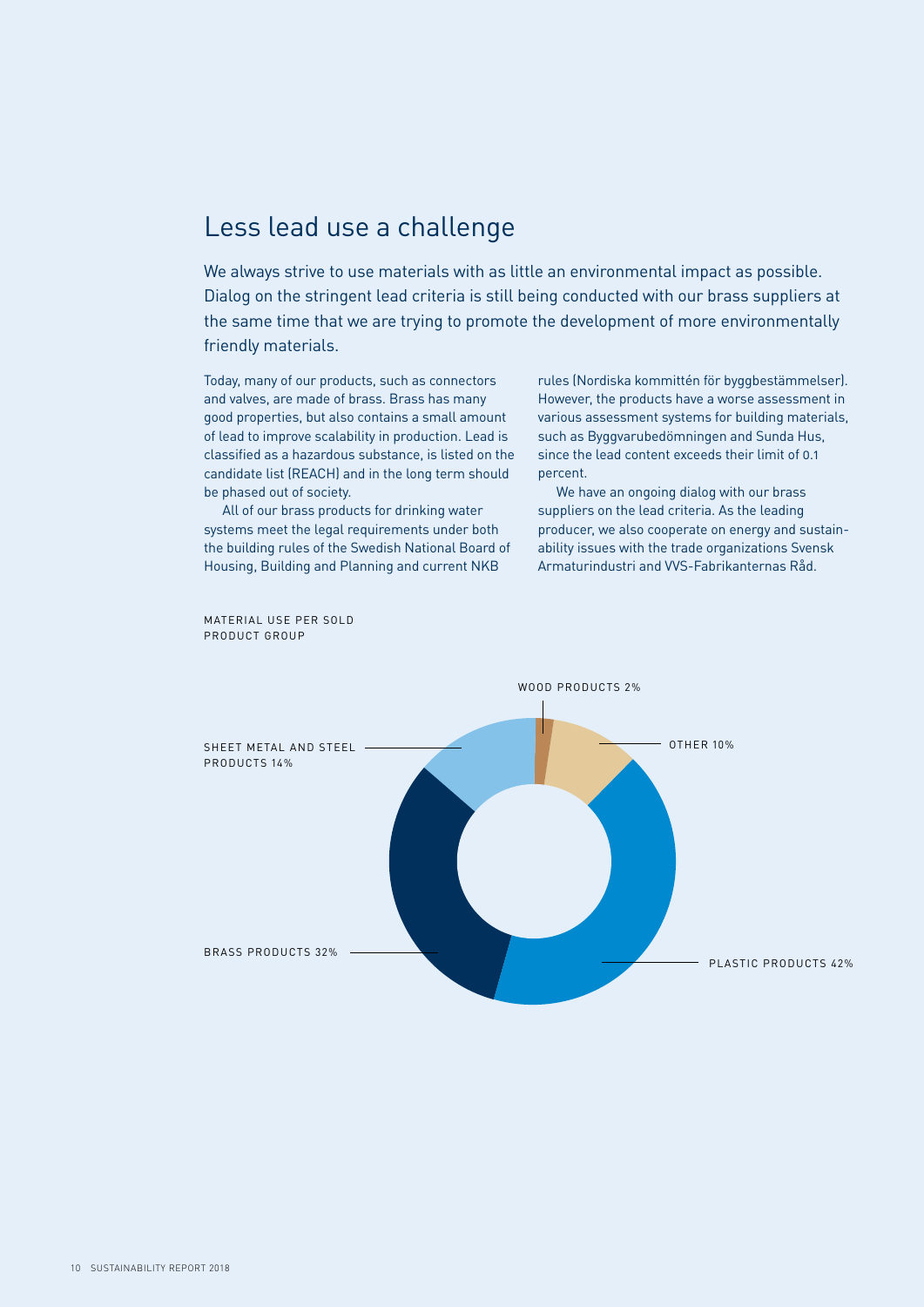### <span id="page-10-0"></span>Environmental documentation

To find out what substances our products contain, we request extensive and relevant information from our suppliers. Today, we have around 750 articles with building materials declarations, a figure that is steadily growing. We send the building materials declarations to be assessed by Byggvarubedömningen (building materials assessment) and/or Sunda Hus, when necessary. This way, we get more knowledge about the products' environmental impact.

We also make sure to register the products that are suitable for Svanens Nordic Ecolabelling Portal. Two of our products (LK Heatfloor 22 V-belt pulley and LK Heatfloor 22 turntable) meet Svanen's tough requirements and recently received their label. We are proud of this!

Targets, status and action apply to LK Systems AB.

# TARGET

TO INCREASE BY 4% ANNUALLY WITH ASSESSMENT OF ARTICLES (DOES NOT APPLY TO SPARE PARTS, MACHINERY AND TOOLS).

#### STATUS

28% OF OUR ARTICLES ARE ASSESSED AT AN ASSESSMENT BODY.

### ACTION

CONTINUOUSLY SEND BUILDING MATERIALS DECLARATIONS FOR ASSESSMENT.

## Energy consumption

The production units in LK account for more than 90% of our electricity consumption. This part is continuously being developed partly for our strong environmental commitment, but also to improve our competitiveness. Targets are set annually to increase productivity and reduce waste from our production units. This contributes less energy use per cabinet or meter of pipe produced.

In 2014, the operations were moved to a newly built pipe factory to create better conditions for efficient world-class pipe production. The new factory has entailed considerable savings of energy and water consumption; you can read more about this on page 12 in the report.

In 2017, LK's total electricity consumption was 8,888,084 Kwh. In 2018, LK's total electricity consumption was 9,011,659 Kwh.

#### RESIDUAL MIX ELECTRICITY



### TARGET

LK SHALL ELIMINATE DEPENDENCE ON FOSSIL ELECTRICITY BY AT LEAST 5% PER YEAR. IT WILL ALSO BE SEEN IF THE ENTIRE PERCENTAGE CAN BE ELIMINATED IN 2019.

In 2018, the fossil electricity accounted for 42.8%

# STATUS

NEW TARGET, WHICH IS WHY NO STATUS CAN BE REPORTED.

#### ACTION

JOINT AGREEMENTS AND JOINT NEGOTIATIONS.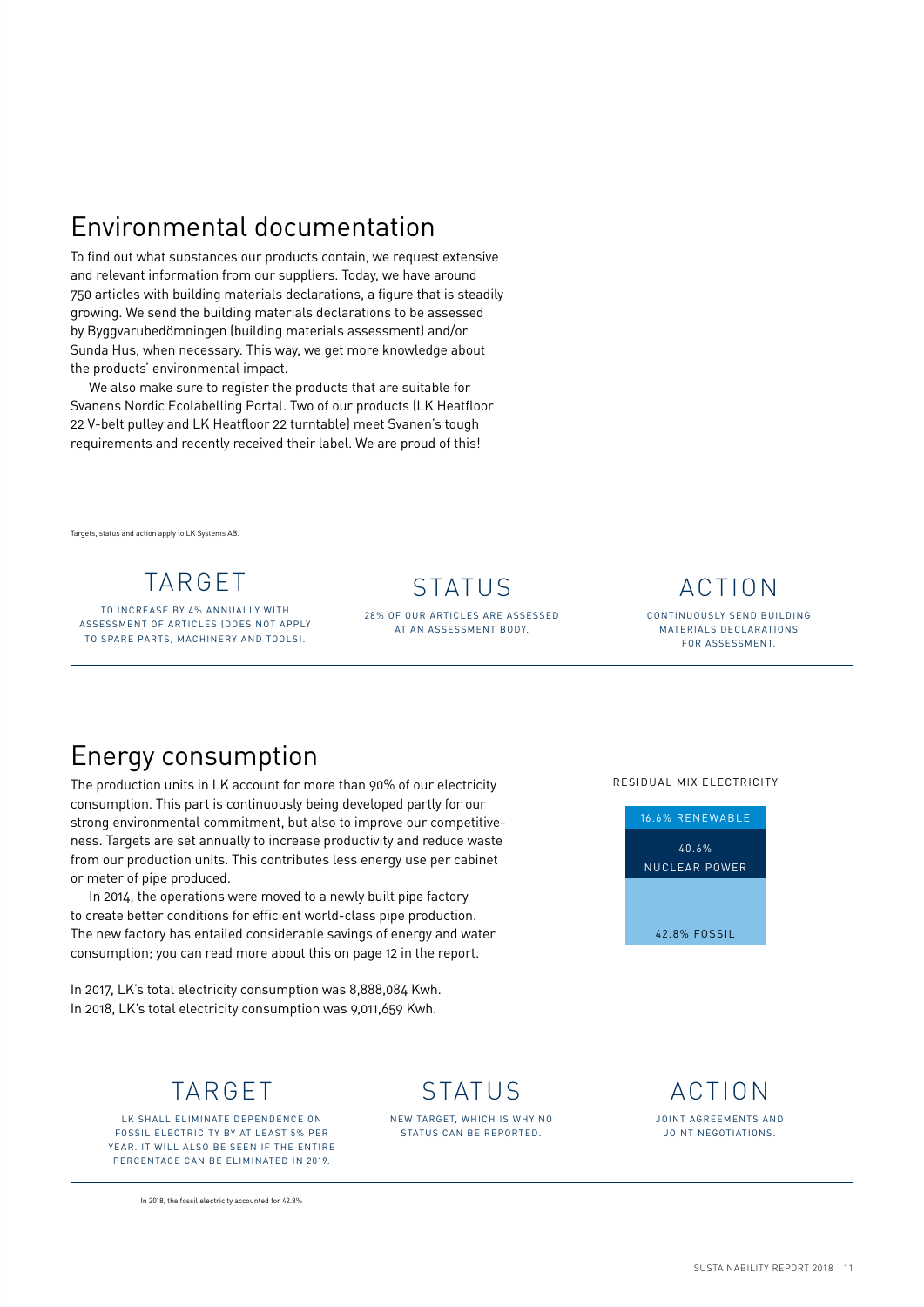### <span id="page-11-0"></span>Energy-efficient pipe production

LK's pipe factory and logistics center in Ulricehamn is self-sufficient on heat, thanks to heat recovery from production. Electricity and water consumption has also been reduced.

In 2014, we built a new factory in Ulricehamn for the production of plastic pipe for the heating. ventilation and sanitation industry. The aim was to increase capacity and at the same time switch to a more energy-efficient production. Today, around 55 million meters of pipe per year is produced in the factory. When the plastic is melted and processed, waste heat arises in the form of hot air that is recovered using a heat exchanger. The heat from the water used to cool down the pipes is recovered in a similar way.

Through this heat recovery, we can heat the entire factory building and our nearby logistics center, which corresponds to a total area of more than 20,000 square meter. The surplus heat is also used to melt snow and ice at the loading dock to

prevent slipping when the trucks pick up outgoing deliveries. Possible other heat surplus is delivered to Ulricehamns Energi and their district heating network.

Thanks to a closed cooling water system, we have reduced our water consumption in the production lines by a full 96 percent compared with the old factory. Electricity consumption has also decreased using LED lighting and presence-controlled lighting that regulates the lighting as necessary. We are now investigating the possibilities of shifting to green electricity that is produced from renewable energy sources and reducing our fossil dependence.

By moving the pipe production to a newly built factory, we have  $\sqrt{ }$ 

Energy consumption **15%**<br>reduce by in total reduce by in total **15%** that in total generates **the UNIX of the CONSUMERTY** consumption in the 196%

Installed heat recovery that in total generates



Total reduced water consumption in the production lines

### **Transports**

We are continuously reviewing our transports and how we can make them more efficient. In 2017, we moved our Swedish logistics center from Malmö to Ulricehamn. The new logistics center is adjacent to our pipe factory.

The move and the new premises entail more efficient deliveries and shorter transport distances since we have gotten closer to several large customers. At the same time, the need for transports from the factory to the former warehouse in Malmö has disappeared. But we at LK do not think this is enough. In 2019, we will carbon-offset for the carbon dioxide formed when goods are transported from the logistics center to our customers. A slightly greener LK.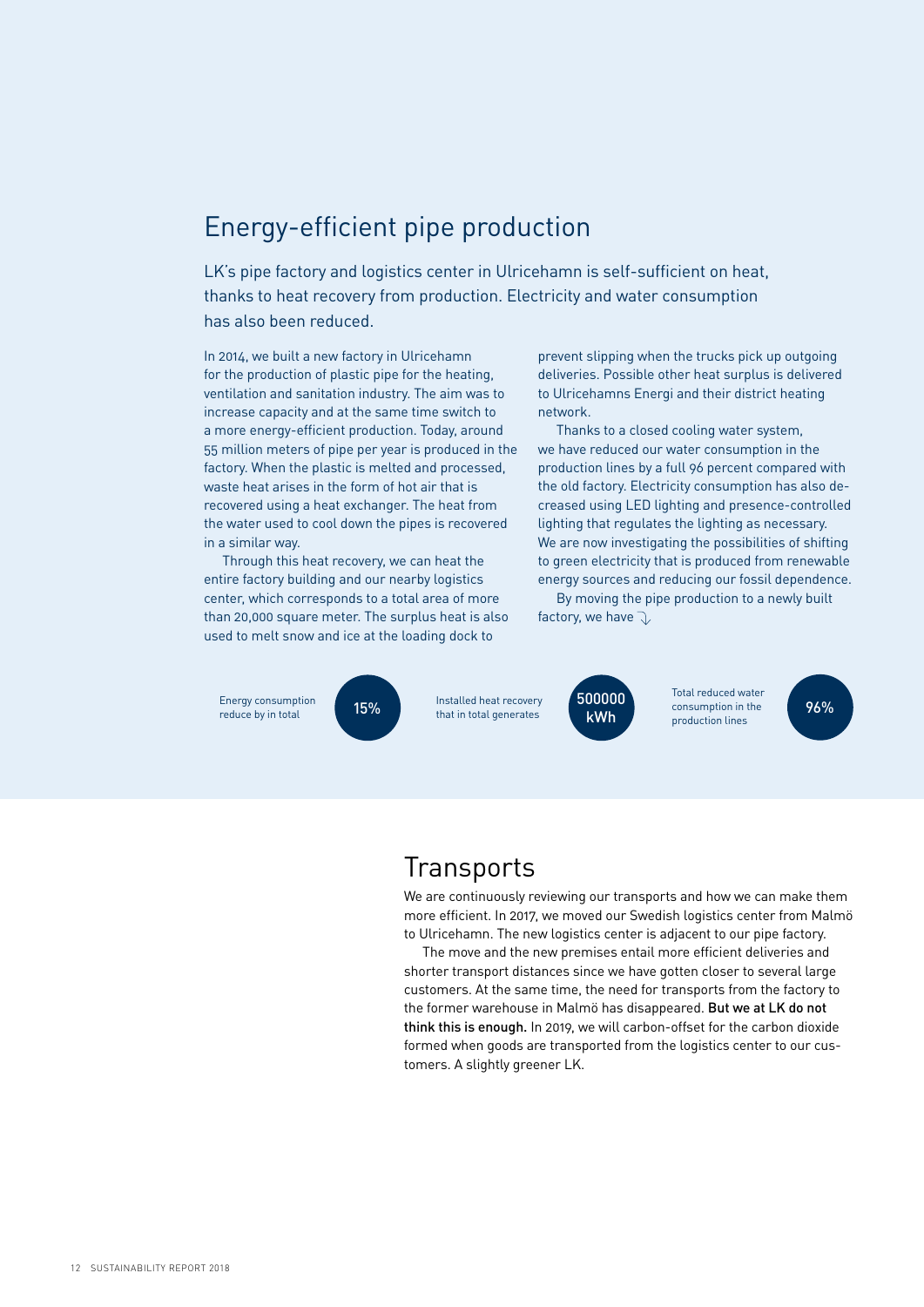# <span id="page-12-0"></span>SOCIAL CONDITIONS AND PERSONNEL

## Personnel

We want to create a sustainable organization and be an attractive workplace for new and existing employees. An organization characterized by a safe working environment, low sickness absence, large diversity and gender equality.

Our leadership is an important prerequisite for our employees to thrive and develop together with our customers. In 2018, we carried out an employee survey that shows how we can develop as managers and organization, what efforts are needed and where. In 2018, we also carried out a management development program for our managers. Based on it, we will revise our strategy for management development to create sustainable leadership in 2019. Our hugely strong financial growth has created an elevated stress level in different parts of the organization. We will map what it is that causes stress and prepare a plan for how we will be able to reduce it to a more reasonable level.

### Work environment

We want all of the employees to feel safe at work. In the employee survey done in 2018, 82% said that they feel LK prioritizes a safe work environment.

As a part of the work to develop the work environment, we digitalized our reporting of accidents and incidents. This makes it easier to follow up accidents, more quickly spread knowledge about risks in the work environment and apply overall measures for safer workplaces.

To achieve the goal that all employees shall feel that they work in a safe environment, we will ensure that the managers and safety representatives that have not yet attended work environment training do so in 2019.

Training is an important part so that we will be able to identify and prevent risks in the work environment.

To reduce the number of occupational accidents, our production units use various methods that make risks in the work visible and increase knowledge. An example is the Green Cross where we daily focus on the work environment and follow up incidents and accidents.

ATTRACTIVE EMPLOYER (eNPS) 2017



**• LK • BENCHMARK** Index for how many would recommend LK as an employer to a friend.

# TARGET

TO ANNUALLY INCREASE BY 2% THAT THE EMPLOYEES FEEL LK PRIORITIZES A SAFE WORKING ENVIRONMENT.

# STATUS

IN 2018, 82% OF THE EMPLOYEES FEEL THT LK PRIORITIZES A SAFE WORKING ENVIRONMENT.

# ACTION

CONTINUOUSLY WORK WITH THE CHALLENGES THAT ARISE FROM THE EMPLOYEE SURVEY

Focus areas based on the employee survey are: Leadership, information from management and stress among managers.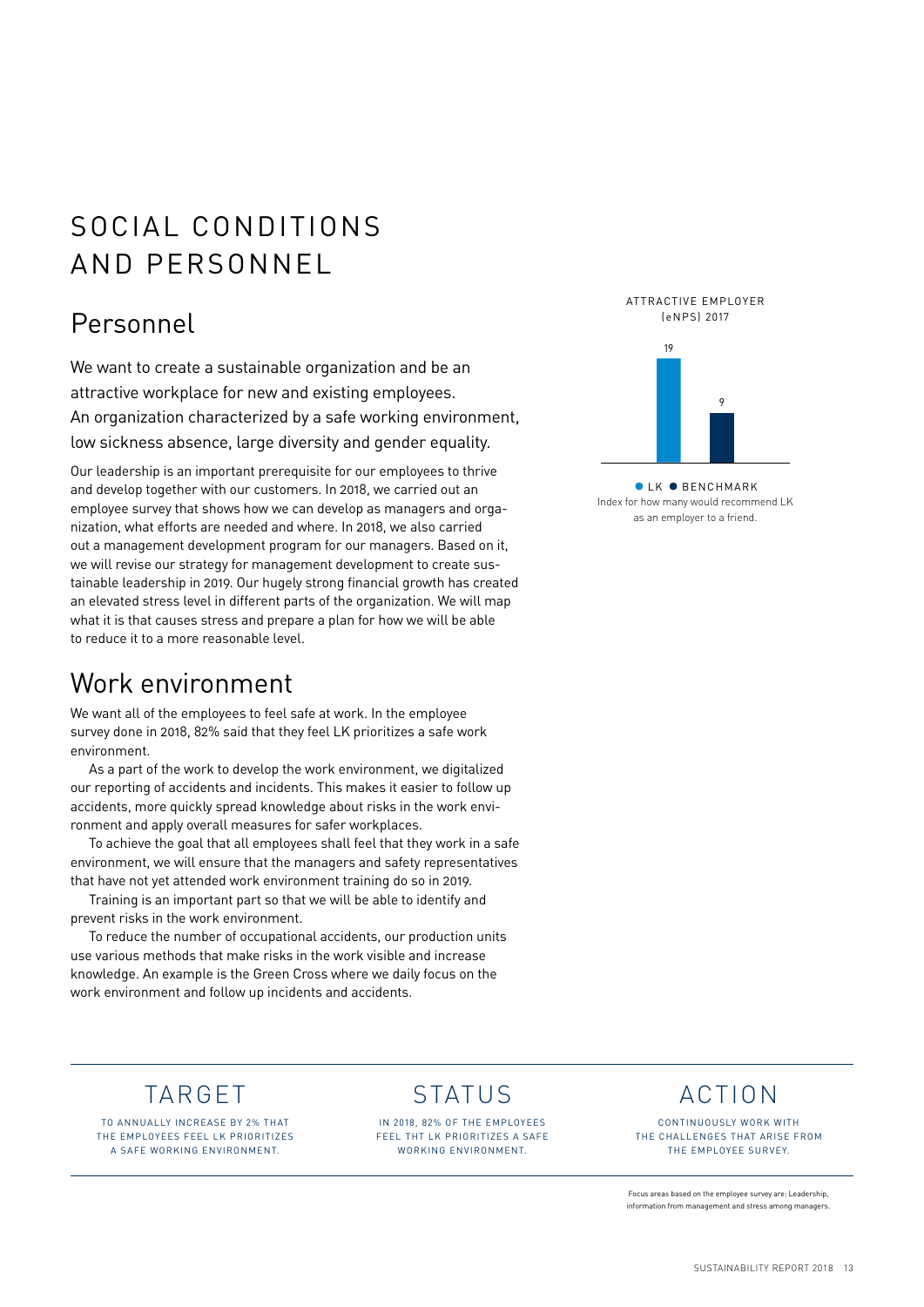<span id="page-13-0"></span>SICKNESS ABSENCE HOURS



Sickness absence hours in relation to total number of hours worked (LK in Sweden).

#### Sickness absence

Healthy workplaces are important to use and our employees. We continuously follow up our sickness absences to be able to act preventively and apply early intervention that reduces long-term sickness absence among our employees. To secure more systematic health-promoting efforts at our workplaces, we will have common occupational health services for LK in Sweden as of January 2019.

### TARGET

2% FOR WHITE-COLLAR EMPLOYEES AND 5.5% FOR COLLECTIVE EMPLOYEES (SICKNESS ABSENCE HOURS IN RELATION TO NUMBER OF HOURS WORKED).

The national average in 2017 according to the Confederation of Swedish Enterprise 5.9% collective employees and 2.3% for white-collar employees (4.1% in total)

### **STATUS**

IN TOTAL, 4.1% OF SICKNESS ABSENCE HOURS IN RELATION TO NUMBER OF HOURS WORKED, OF WHICH 2.67% FOR WHITE-COLLAR EMPLOYEES AND 5.64% FOR COLLECTIVE EMPLOYEES.

ACTION

FROM JANUARY 2019, WE WILL HAVE A COMMON OCCUPATIONAL HEALTH SERVICE FOR LK IN SWEDEN.

# Diversity and gender equality

LK strives to have employees with different genders, nationalities, backgrounds, age and experience. We believe that this is a prerequisite to be able to continue to develop as a company. Today, we have employees from several different nationalities. Personality weighs heavily in our recruitment and we have a long tradition of including employees with function variations in our operations.

#### Gender equality

It is a challenge to attract women employees in a traditionally male industry. Few women choose the vocational training that is in our areas of operation. There are also few women who apply for available positions advertised. The same is true of internships. This sets high demands on us as employers. By offering an attractive and inclusive workplace where people thrive and stay, we hope that more women will choose to work at LK. We want to show that there are women in different roles at LK. One example is the management group for our Pex Pipe Extrusion business area where four out of seven are women.

In the result for the employee survey, our employee survey for 2018, we ask questions about discrimination and offensive special treatment. To the question of whether the jargon suits everyone regardless of discrimination grounds, 83% say that they agree completely and 12% are neutral. To the question about whether they have been free from offensive special treatment in the past 12 months, 96% agree completely and 2% are neutral. This is a very good result that we want to keep over time.

Already today, we measure the distribution of the number of men and women who work with us. Today, 22% of our employees are women and our goal is to increase the number to 24% over a three-year period.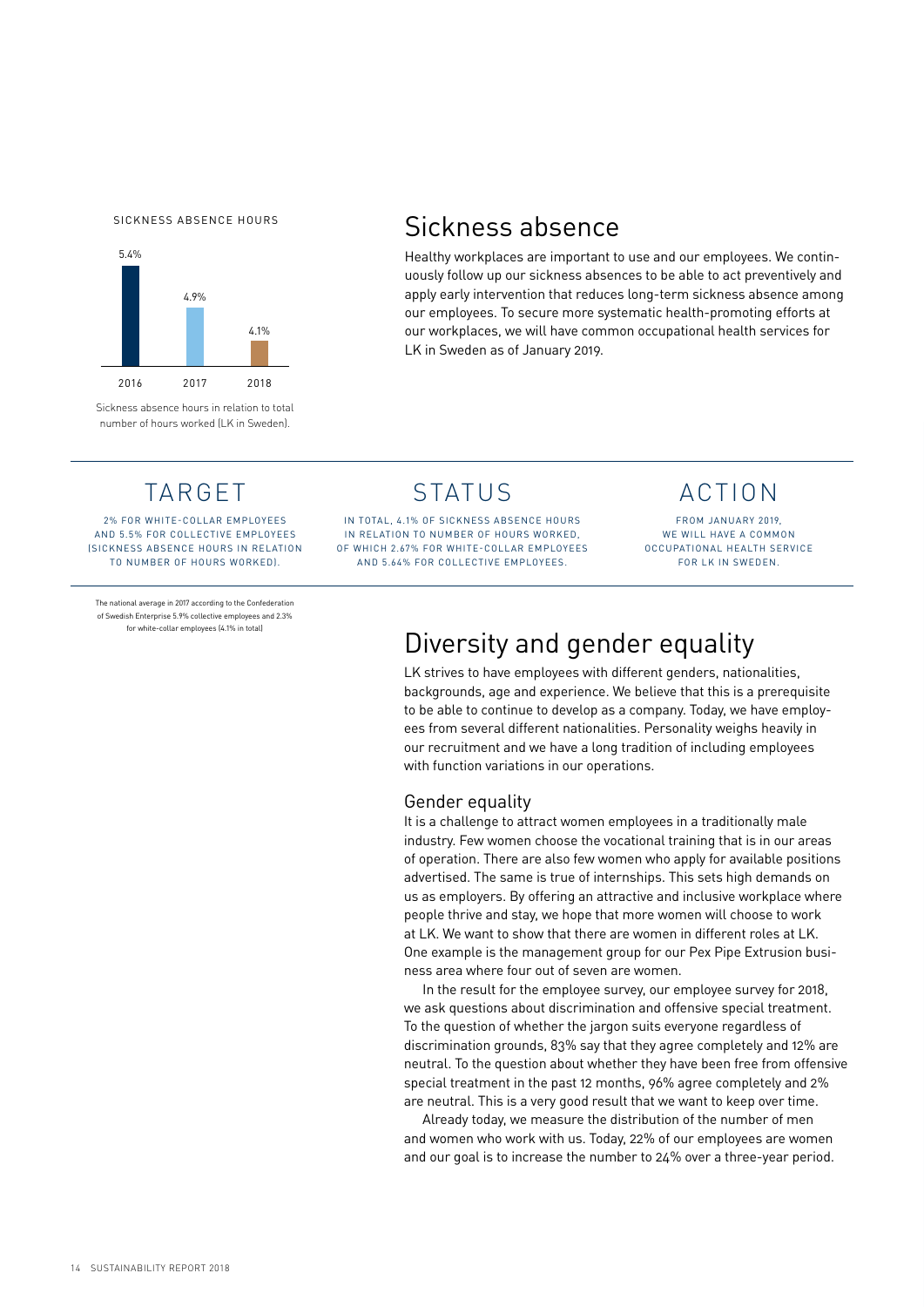#### <span id="page-14-0"></span>TARGET 24% WOMEN BY 2021. (LK IN SWEDEN)



### ACTION

STRIVE TO ANNOUNCE POSITIONS SOUGHT BY BOTH MEN AND WOMEN AND APPLICANTS OF THE UNDER-REPRESENTED GENDER ARE PRIORITIZED UPON EQUAL COMPETENCE.

> Maintain the good results in the employee survey on discrimination and offensive special treatment.

# Function variation an asset at LK

LK has developed a successful model to combine social involvement with business benefit. At our unit in Helsingborg, people with various kinds of function variations are an important and appreciated part of the production.

For more than 25 years, LK in Helsingborg has offered employment opportunities to individuals with various kinds of function variations. Today, this group consists of 13 people plus a supervisor who leads and allocates the work. They are integrated into production and have the same rights and obligations as the rest of the employees. Their duties primarily consist of basic assembly, product labeling and packaging. Some people gradually move on to more advanced duties. The possibility of having a real job with a salary means a lot and the vast majority stay with us a long time.

In 2010, LK was named the employer of the year (the Show the Way prize) by Samhall for our commitment and ability to highlight the business benefit of having diversity in the workforce. Since we have a right to wage grants from the Public Employment Service for these positions the wage cost is lower than normal. This means that we can keep more manual work steps and avoid investing large amounts in automation. The flexibility in the production also increases as various departments can borrow employees from each other when necessary.



Our social commitment and diversity contribute to a good psychosocial work environment. Today, there are several different nationalities represented at the company with different cultural, linguistic, ethnic and religious backgrounds Everyone feels welcome and there is great respect and understanding for each other's differences.